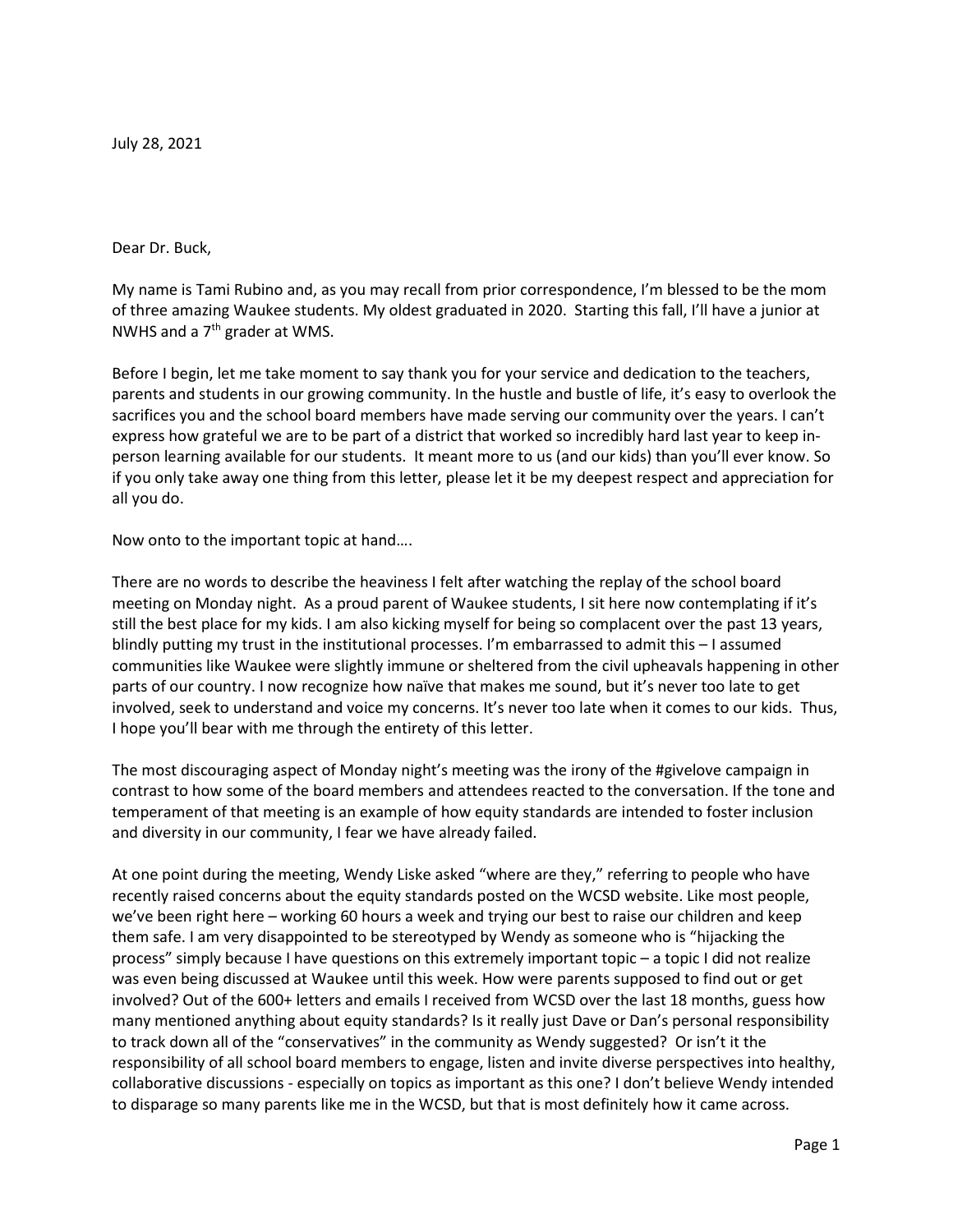Dr. Buck, you and Lori Lyon both asked "what's wrong with these standards?" Well, I'm going to attempt to answer that question without writing an entire novel, but I do have a lot to say. Thank you, in advance, for hearing me out.

# Concern #1

I was deeply disturbed to learn the Waukee Equity Standards were copied from the SPLC. Revised or not, the idea of using a group like the SPLC as a reference point for any school policy raises serious questions about the real intent of these standards. Why start out with any linkage or association to such a divisive and contentious group? Copying their policy verbatim looks like an endorsement of their political agenda. Google Atty Kristen Waggoner's article in the WSJ, and you'll see clearly why the SPLC has no business writing standards of behavior for anyone. In my opinion, it's a black eye for our community. How can we ever feel good about the #givelove campaign knowing it prefaces words from a group with a "HATE MAP" on their website (https://www.splcenter.org/hate-map)? Can you please help me understand how a document that originated from an organization like SPLC became the roadmap for such an important school policy? I'm really struggling to understand why these equity standards aren't taken down from the Waukee website immediately.

## Concern #2

It is only because of HF 802 that many parents are slowly becoming aware these equity standards even exist. And despite the removal of specific words and phrases per HF 802, the underlying agenda of social justice is clear. It is undeniable when the main header on the Waukee Equity & Inclusion webpage prominently leads with the word "intersectionality." Does everyone on the board, teachers, parents and students even know what that word means? Efforts designed to eliminate the "systemic discrimination and disadvantage of intersectionality" have created more division and exclusion than this world has ever known. What is the basis for this claim, you might ask? Let me offer just a few examples since the equity standards have been in place at Waukee Schools:

- $\circ$  A WHS teacher told a student to "sit down, shut up and stop exercising his white privilege," when he asked a question about Black History Month
- $\circ$  A Waukee coach called out a student for not his wearing his mask properly, but made it personal by adding "we all know where you stand based on what your dad posts on Facebook."
- $\circ$  A WMS teacher ripped one presidential candidate's sticker off a student's iPad while other classmates continued to display their candidate's sticker
- $\circ$  A WHS teacher posted a selfie calling our Governor an extremely foul and inappropriate name – with hand gestures included – that was shared all over social media
- $\circ$  Waukee elementary students were told by their teacher that cops kill black people
- $\circ$  A WHS student who happens to be white made a really dumb mistake that was caught on tape, eliciting multiple death threats and suggestions to "off himself"
- $\circ$  A Waukee teacher felt it was appropriate to read a book to elementary students about discussing "gender misidentification" with their parents

## Concern #3

I am curious if there's been any real discussion about how these equity standards are applied, for example, to a 12-year-old boy who openly identifies himself based on his religion and political affiliation,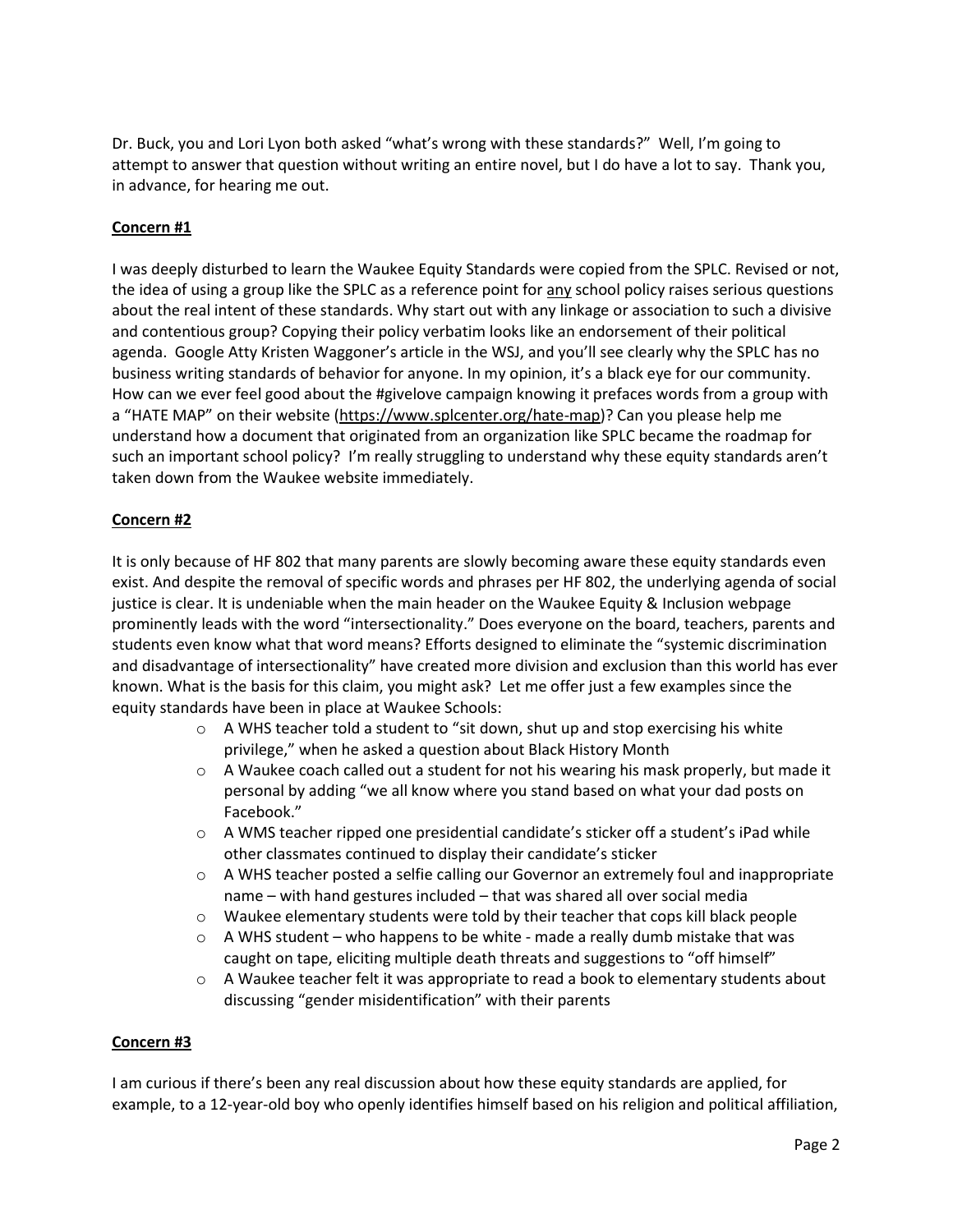but happens to have light skin? I can tell you how they are applied based on my firsthand experience. You can ask this boy yourself how "safe" he felt at school - even when he could respectfully and articulately explain his position. He'll tell you his beliefs were challenged and belittled so vigorously by both students and teachers that his sense of self-worth and belonging crumbled. He began having such severe anxiety attacks at school he had to finish the second half of his  $6<sup>th</sup>$  grade year homeschooling. So if we're going to develop protocols around tough topics like equity, fairness and inclusion, can we please make sure they're applied – without bias – to all students.

# Concern #4

The identity standard on the Waukee website states, "Students will develop positive social identities based on their membership in multiple groups in society." With all due respect, developing a positive social identity and determining what groups my child belongs to does not fall under the jurisdiction of public educators. I'm a firm believer in individual sovereignty – in other words, every human being is uniquely and wonderfully created on purpose, for a purpose. However, part of life's amazing journey is discovery, exploration and evolution of that purpose over time. Consider toddlers and teenagers as an example. Ask any 3-year-old who missed their afternoon nap if they care what anyone else wants or needs at that moment. Ask a teenager to put aside their cell phone for an afternoon to pull weeds in the garden. Self-absorbed toddlers and teenagers can easily identify with groups based solely on raw emotion or just the fear of missing out. Who they are now is not likely who they will be as adults. These painfully awkward stages in development happen organically and cannot be controlled by standards written on a website. A person's identity is much deeper and more complex than the groups they align to or how those groups intersect. Identity is formed through self-awareness, family values, the trials and tribulations of life, and by the interpersonal lessons learned on the playground and in the boardroom. I vividly remember my identity being shaped as a child when I tried to force everyone to play Red Rover one too many times. Identity is a delicate balance of how you see yourself versus how the world sees you, which – let's be honest – is impossible to master as an adult – let alone as a child. Each unique selfreflection and social encounter is what forms our identity, which cannot be fabricated, replicated or prescribed. As a parent, I am not comfortable with my children exploring their "multiple identities" at school without my involvement and guidance. There's too much at stake. And I certainly do not want my children believing they can impose the will and desires of their easily-influenced, ever-changing identities on the people around them. I am – and will always be – the ultimate accountability partner and champion for my children during their formative years – not WCSD.

## Concern #5

One of the diversity standards states, "I can explain how the way groups of people are treated today, and the way they have been treated in the past shapes their group identity and culture." This standard is both rocky and slippery based on one's personal interpretation and perspectives. To be blunt, I do not want my children being taught that our nation was founded by white supremist through racism and oppression. I do not want them to be shamed for or ashamed of their heritage. While I respect and accept alternate points of view on this topic, it is not what we teach in our home. We do not believe the atrocities and failures of past generations should take center stage in the founding story of this great country. If that is truly how history will be written, can you imagine the indictments on our generation another 150 years from now? Putting so much emphasis and blame on past mistakes is like issuing a zero-tolerance policy on imperfections, failures and screw ups to our kids. Do one bad thing, Little Johnny, and it will permanently erase every good and decent thing you've ever done. There's no coming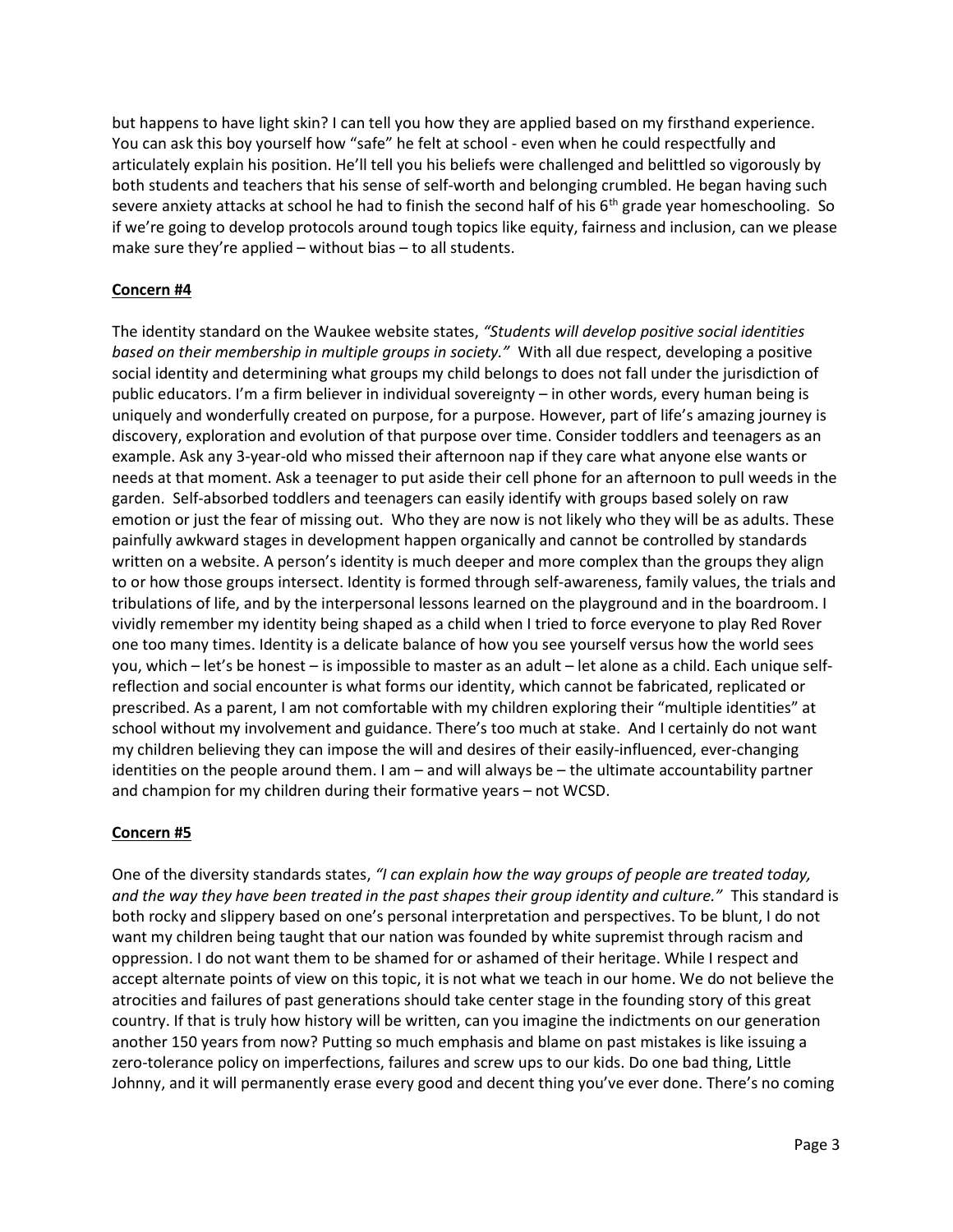back, no redemption or forgiveness if you mess up. Can you imagine being saddled with kind of fear at age 12?

### Concern #6

One of the justice standards reads, "I can explain the short and long-term impact of certain words, behaviors, unjust practices and laws that act to limit the rights and freedoms of identity groups." First, the word justice (like many other words in the equity standards) can never really be defined in absolute terms. So it irks me this is a standard set forth for our kids to try and live up to. In other words, what I perceive at unjust might seem like no big deal to you. So how are kids expected to universally identify every instance of an injustice that occurs? Second, I'd like to understand how "identity groups" are defined and formed? Is there a list? Are there any guidelines? How will people who self-identity under false pretenses be identified and handled? And please help me understand how children can be expected to "explain the long term impacts of all the injustices in the world." No one can predict the long term impacts of anything that goes on in society today – the founding fathers certainly had no clue that terms like privilege and racist would someday become synonymous, which makes this standard completely unachievable.

To go one step further on the topic of injustice, I have my own personal and painful story to tell. To this day, I still struggle with the long term impacts of my childhood injustices. What I do know without question – at some point in early adulthood I made the conscious decision that injustice would not be the headline of my story. My scars will never heal, and restitution can never be paid. That does NOT, however, give me the right to punish people who grew up with childhood experiences that I perceive as better or easier than mine, nor to marginalize someone else's pain. I will fiercely and unapologetically teach my kids that their circumstances do not define them. I will always hold them accountable for defining their own circumstances. I mean, who ultimately decides how one person's injustice stacks up against another? Call me simple, but teaching kids how to deal with injustice is as simple as teaching them to be compassionate – to acknowledge when someone else is suffering and offer their help. And compassion is a word that needs no further definition – it can be modeled, measured and taught in schools without question or controversy. This alone would make WCSD a far better place for our kids.

## Concern #7

The action standard states, "I will plan and carry out action against injustice in the world. I will join with peers, family, and community members to plan and carry out action against exclusion, prejudice, and discrimination. We will be thoughtful and creative in our actions in order to achieve our goals." This standard is so lofty and superfluous it does nothing but set our kids up for failure. It also sounds like a call for organized activism, which – as a parent – makes me very uncomfortable since I'm unclear what the goal is or if it's even achievable. Besides, not every student has the desire or gift for advocacy, so this standard seems to be in direct conflict with "individuality" in the identity standard. How will this paradox be addressed? Most adults don't have the capacity or wherewithal to "plan and carry out action against injustice in the world," so putting this kind of pressure on school-agers is ridiculous and irresponsibility. Let's bring it down to earth and start with a goal of saying or doing something kind for someone else each and every day.